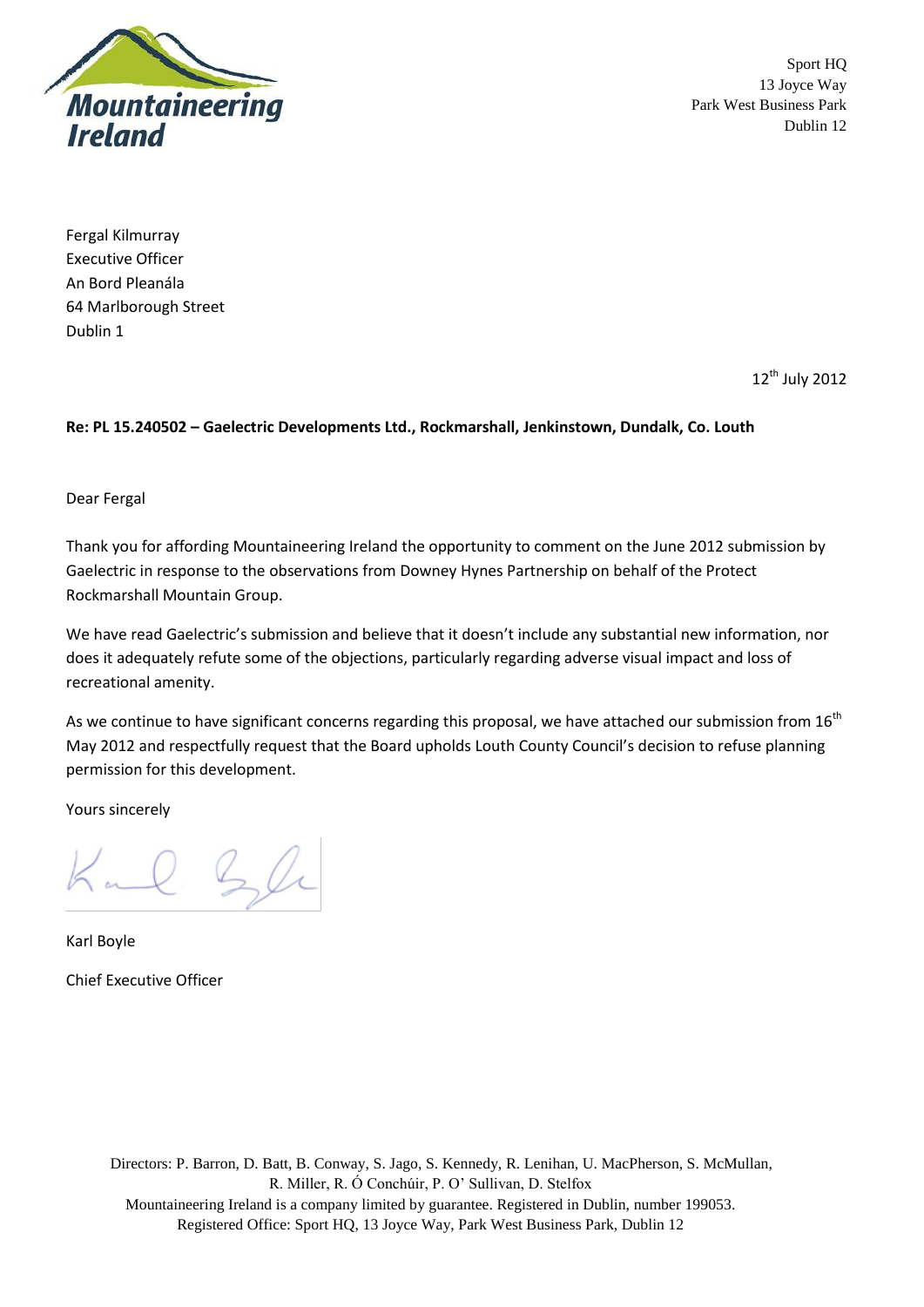

The Secretary An Bord Pleanála 64 Marlborough Street Dublin 1

 $16^{th}$  May 2012

## **Re: PL 15.240502 – Gaelectric Developments Ltd., Rockmarshall, Jenkinstown, Dundalk, Co. Louth**

Dear Sir / Madam

Mountaineering Ireland\* welcomed Louth County Council's decision regarding P.A. Ref. 11/228 as it vindicated the points made in our submission of 3<sup>rd</sup> June 2011. Having read the first party appeal in this case, we are resubmitting our initial comments for the Board's consideration along with these further points:

- A. **Impact on road network** The widening and straightening of roads, notwithstanding the permission of landowners, is a major issue in this application as it affects the visual amenity of the Rockmarshall area and is highly detrimental to the character of the road network. We do not believe the proposed ameliorations will in the short, or medium, term provide satisfactory restoration of the scenic value of the area. Biodiversity will also be affected.
- B. **Wide surfaced tracks** We note the appellant's intention, in Item 13 of the Planners Report on Further Information, to leave a 5m wide surfaced track to each turbine. This is contrary to the proper planning and sustainable development of the area by reason of visual disamenity. Furthermore, the argument that leaving these tracks in place would be 'best practice' to avoid closing the Annaloughan Loop Walk is highly questionable. The amenity value of the Annaloughan Loop will be lost forever if this development proceeds. The lack of any formal designation for this trail is shared with very many locally significant walks; this does not diminish its value to the community and it should be protected.
- C. **Landscape change** Mountaineering Ireland (MI) strongly disagrees with the appellant's argument in section 5.1. MI recognises and accepts that landscape is the product of human interaction, but to suggest that the imposition of five large wind turbines represents continued change of a cultural landscape is absurd. The sudden intrusion of this industrial use on the side of a mountain in a highly scenic area is an unacceptable rate of landscape

Directors: P. Barron, D. Batt, B. Conway, S. Jago, S. Kennedy, R. Lenihan, U. MacPherson, S. McMullan, R. Miller, R. Ó Conchúir, P. O' Sullivan, D. Stelfox Mountaineering Ireland is a company limited by guarantee. Registered in Dublin, number 199053. Registered Office: Sport HQ, 13 Joyce Way, Park West Business Park, Dublin 12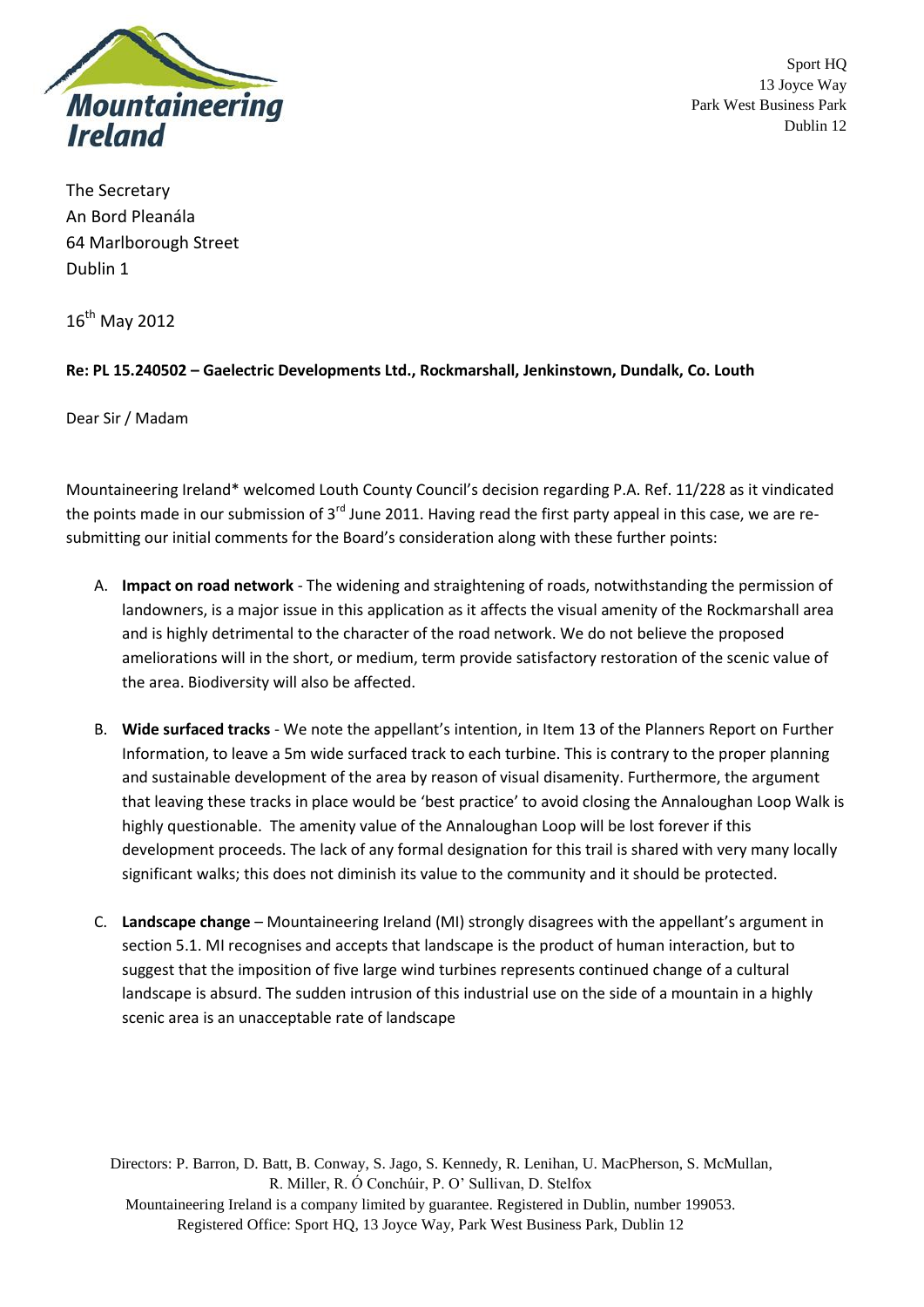

change. The future sustainable development of the Rockmarshall area should embrace a measured evolution of its heritage, recreation, forestry and agricultural functions. The visual injury the proposed development would bring is simply too great.

## **Mountaineering Ireland's comments (3 rd June 2011) on Planning Application Number 11/228 to Louth County Council:**

Mountaineering Ireland submits these comments from the context of supporting the principle of sustainable, renewable energy developments within Ireland. We believe that a national policy of energy conservation, coupled with a diversity of renewable sources, particularly offshore stations and supported, community scale schemes that deliver power directly (e.g. Dundalk IT) is a more effective approach to meeting future energy needs.

- 1. **Landscape impact** The proposed development would detract from the exceptional character of the Cooley Peninsula landscape and the quality of the natural environment on Rockmarshall Mountain. The site is within the only area identified as a landscape of 'international importance' in the 2002 Louth Landscape Character Assessment (Carlingford Lough and Mountains including West Feede Uplands). This conflicts with Policy CON 5 in the Louth County Development Plan 2009-2015, which commits to promote the protection of the landscape through the implementation of the Louth Landscape Character Assessment.
- 2. **Not a preferred area**  The location of this proposal is not within the 'preferred area' for wind energy development in Co. Louth, and MI argues that the proposal contravenes Policy EN 13 in the Louth County Development Plan 2009-2015 'to facilitate the development of wind energy sources where proposals are consistent with the landscape preservation objectives of the Plan, the protection of the natural and built environment and the visual and residential amenities of the area'.
- 3. **Visual impact** The wind turbines would be very prominent in the landscape when viewed from the coastal area to the south and from around Dundalk, and from the M1. The scale of the proposed turbines in the compact landscape of the Cooley Peninsula would be incongruous. Section 6.5 of Louth County Development Plan 2009-2015 identifies a number of specific views and prospects that are reflective of Louth's unique scenic quality; many of these would be adversely affected by the proposed development, e.g. VPs 7, 9, 10, 11 which are close to the site, and VPs 17, 18, 19 and 20 which are views of the Cooley Mountains across Dundalk Bay.
- 4. **Impact on recreation –** The location of the proposed wind-farm is along the route of the Annaloughan National Loop Walk; this is a valuable amenity for local residents and visitors to the area. Aside from the fact that this route would be closed for over a year during construction, the quality of the route would be permanently impaired if the proposed development took place. The site is only 1.8km from the Táin Way, the principal long distance walking route in Co. Louth (famous for its sea views and its associations with the Táin Bó Cúailnge) and 5km from Slieve Foye, the main summit of the Cooley Mountains.

Directors: P. Barron, D. Batt, B. Conway, S. Jago, S. Kennedy, R. Lenihan, U. MacPherson, S. McMullan, R. Miller, R. Ó Conchúir, P. O' Sullivan, D. Stelfox

Mountaineering Ireland is a company limited by guarantee. Registered in Dublin, number 199053. Registered Office: Sport HQ, 13 Joyce Way, Park West Business Park, Dublin 12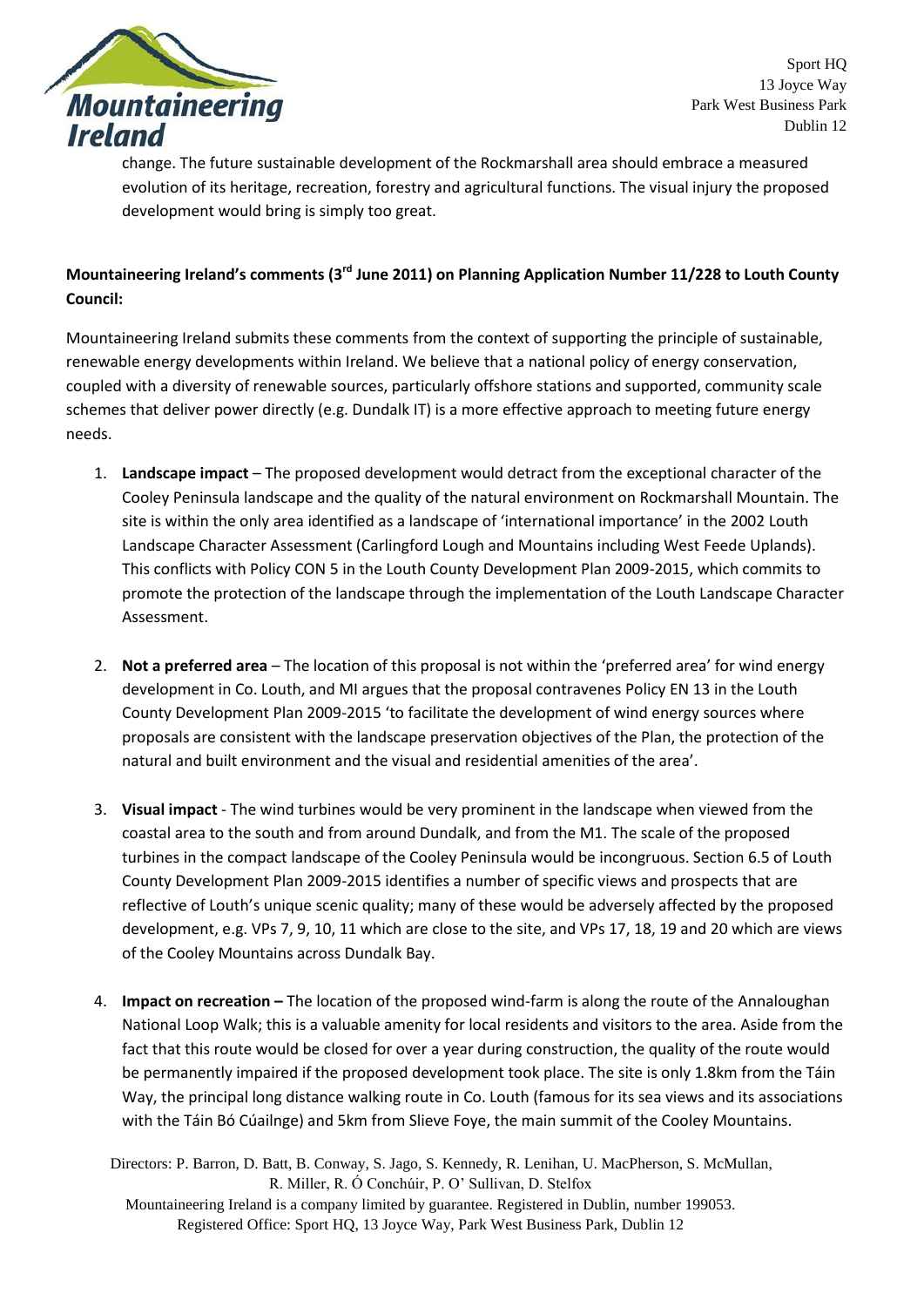

Although the Cooley Mountains are relatively small when compared with some of the mountain ranges on Ireland's west coast, this area is heavily used by walkers and other recreational users. It is the largest area of relatively wild land available to residents in the densely populated north east and as such must be protected.

- 5. **Impact on heritage** The Cooley Mountains, particularly the area of the proposed development, constitute Ireland's most significant 'epic' landscape. The locations described in Táin Bó Cuailnge, a masterpiece of epic literature, are clearly identifiable in the immediate area today, revealing an unbroken connection with the landscape of the Iron Age and the early Christian era. Rich in archaeology, mythic reference and folklore, the area is a repository of the past and its heritage, and should not, therefore, be subject to modern industrial development on the scale proposed.
- 6. **Impact on wildlife** The proposed development is located very close to Dundalk Bay, one of the most important wintering waterfowl sites in the country, which is designated under the EU Habitats Directive as both an SPA and an SAC. As this site regularly supports more than 20,000 waterfowl, the potential for birds colliding with the turbines must be significant.
- 7. **Impact on local roads** The development would have a major impact on the quiet, rural roads approaching the site, which might need to be widened or straightened to facilitate access by large and heavy vehicles. As these roads are designated as 'scenic routes' in section 6.5 of Louth County Development Plan 2009-2015, this development would contravene Policy RA10 which prohibits development that would interfere with or adversely affect scenic routes.
- 8. **Little benefit to the local area –** The local economic benefits of this proposal and any related development are likely to be extremely limited, and the local employment prospects short-lived. The Cooley Peninsula derives significant income from tourism, particularly tourism associated with recreation and the natural environment. Industrial development in this area could have a disproportionately negative effect on that income. Conversely, hillwalking and sustainable tourism have greater employment potential than jobs in the wind energy sector. Offshore development for wind does not present this economic loss.
- 9. **Inappropriate development** As approval of this application would introduce large-scale industrial use into a rural landscape, it is MI's assertion that this proposal represents inappropriate development in an area which the Council itself has designated as an area of 'outstanding natural beauty'. Power lines to service the site result in visual intrusion. The construction, operation and decommissioning of the windfarm could cause pollution and disturbance to the local community, wildlife, the physical landscape, hydrology and an irreversible change to the local landscape. The turbines would also bring large scale mechanised movement to a naturally still environment. Development in this area would mean further diminution of Ireland's scarce national stock of relatively wild and undeveloped natural landscapes. MI does not oppose all renewable energy development in upland areas, rather we argue that development should be located where it does not destroy the essential character of the undeveloped landscape and coast.

Directors: P. Barron, D. Batt, B. Conway, S. Jago, S. Kennedy, R. Lenihan, U. MacPherson, S. McMullan, R. Miller, R. Ó Conchúir, P. O' Sullivan, D. Stelfox

Mountaineering Ireland is a company limited by guarantee. Registered in Dublin, number 199053. Registered Office: Sport HQ, 13 Joyce Way, Park West Business Park, Dublin 12